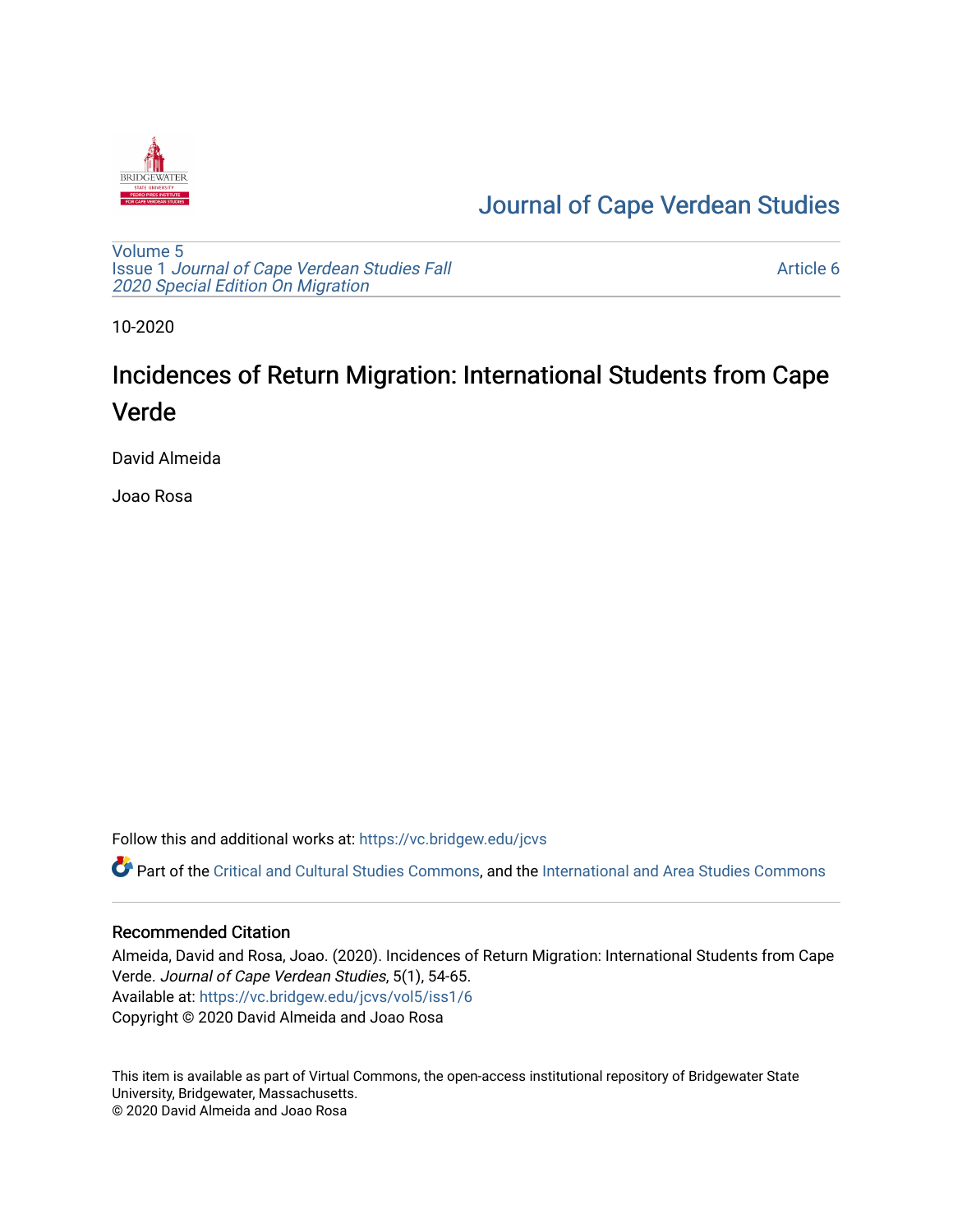#### *Incidences of Return Migration: International Students from Cape Verde*

Dr. David Almeida Professor, Special Education Department, Bridgewater State University Dr. Joao Rosa Associate Professor, Teaching English to Speakers of Other Languages (TESOL) Department, Bridgewater State University

#### **Introduction**

Jacquelino V., a City Councilman for Youth and Culture from the small island nation of Cape Verde, left his home country, traveled to the United States for an extended period of time, studied at a large University in Massachusetts, and earned a degree there. "People in Santa Cruz see me as a role model because I went to the U.S. and studied at Bridgewater", Jacquelino told researchers. "Bridgewater State University has a great reputation here."

International students like Jacquelino have, over recent decades, become a highly visible presence on the campuses of colleges and universities across the United States, and academic institutions are proud of the international students who study there, highlighting on reports, in recruiting literature, and alumni news venues the number of international students on campus and the various countries from which they originate. In addition to providing diversity and other academic and intellectual positives, these students reportedly lend depth to in-class discussions and give an important and often very different point of view than that provided by students native to the host country (Sato & Hodge, 2015). Oosterbeek & Webink, (2009) have speculated that the trend for students to leave their home countries for international study will continue to grow, will increase the human capital of all students involved, and is certain to create international networks that will lead to a better understanding of different cultures and greater global unity.

Many factors have contributed to this rise in the number of students studying abroad. Gribble (2008) has noted that the undersupply of universities in many developing countries has resulted in an inability to satisfy the rising demand in those countries for post-secondary education and the human capital required to move those countries forward. Historical and cultural ties influence the ease with which transnational education can occur, and many international students are choosing to study abroad in countries where there exists a former colonial relationship, or a historical relationship that, while perhaps more economic than colonial, has been in place for centuries. However complicated, these relationships ease the complexities of foreign study, often allowing students to gain benefit from a familiarity with the language and culture of the host country (Dumont, 2006). Cultural beliefs have led families and students in many developing countries to expect that foreign study will confer professional and business advantages upon those able to take advantage of it, the rising capacity in communication technology around the world has made studying abroad more accessible, and the growing willingness of foreign universities to provided students from developing countries with academic scholarships and grants for living and studying abroad continues to make transnational study financially more cost effective. (Gribble, 2008; Dumont 2006).

Portes (2009) explains that with this increasing emphasis on globalization, the idea of transnational study has become even more attractive, providing international students with not only opportunities to improve their skills, education, and experiences abroad, but also allowing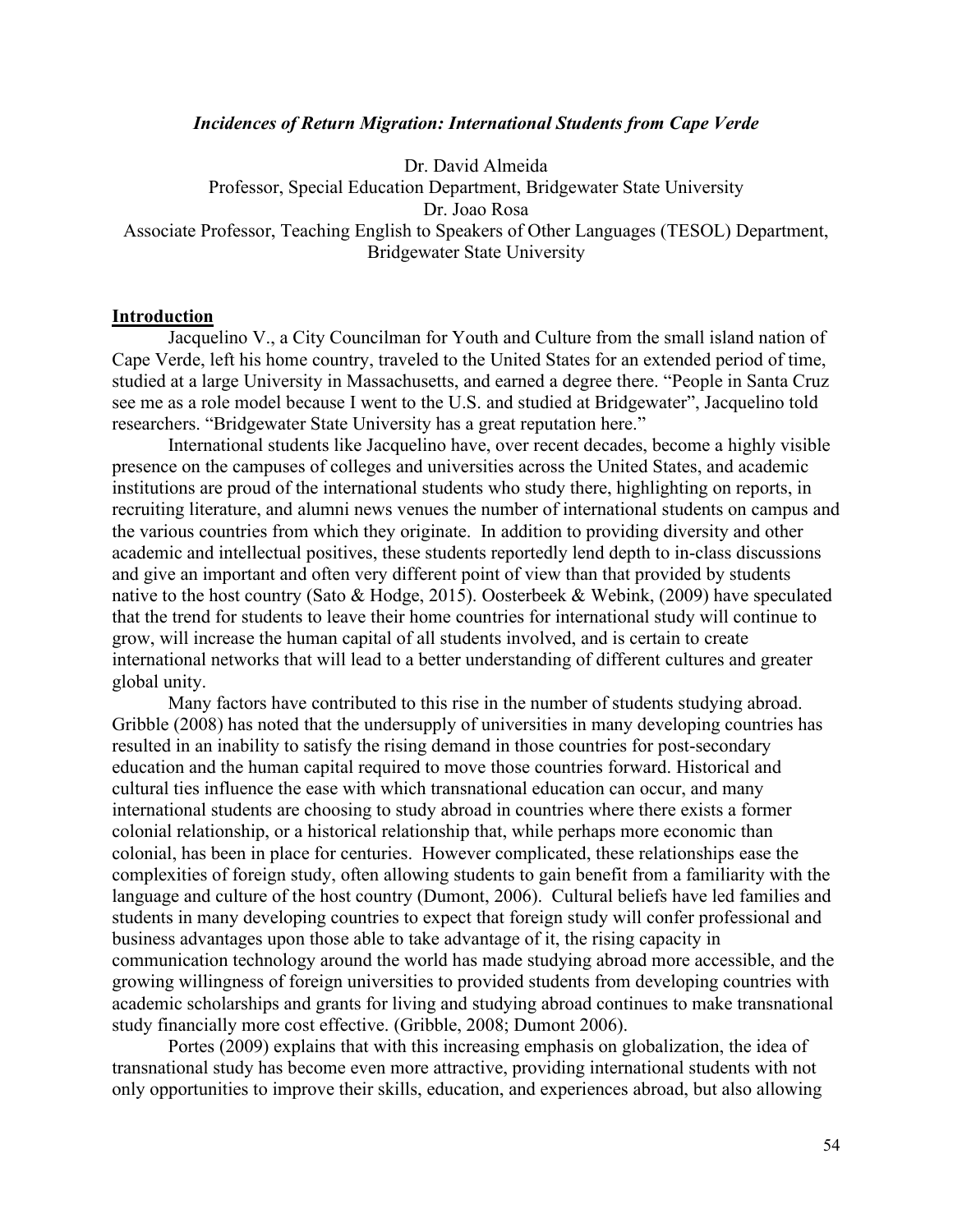them to contribute to their home country through remittances, cultural exchanges, and especially, newly acquired knowledge. Bloch (2017), however, adds, "[t]he benefits of highly skilled migration for sending countries will depend, in part, on whether migration is permanent or cyclical and whether diasporas maintain their transnational links over time and space." (p. 1511)

This idea of cyclical or circular migration is an important one. Since Adams' (1968) early work around what has become known as "brain drain", authors and researchers have studied the effects of students studying, working, and permanently remaining outside of their home countries. Recent authors continue to warn of concerns around the loss of these newly educated and/or experienced international students who study internationally but do not intend to return home (Bratsberg, 1995; Soon, Jan-Jan, 2012; Grecu & Titan, 2016), noting the many profoundly negative consequences linear migration has on the source country.

Fortunately for these source countries, however, this form of linear migration, that is a unidirectional and final movement of individuals from a developing country to a developed country is, as other models begin to grow in popularity, becoming a less predominant model of migration. Constant & Zimmerman (2011) write that while migration has historically been seen as this type of permanent move from one's home country to a more developed one, other types of migration are being increasingly undertaken by individuals seeking experience and education outside their place of birth. Constant & Zimmerman define these different types of migration as *repeated* or *circular migration,* a type of migration where migrants continually move back and forth between their home country and another; and *return migration,* migration from one's home country to another, (most often a more developed country), where they live for a period of time, work, visit relatives, attend school, earn high school diplomas or college degrees, and finally return to live and work in their home country. Return migration results in a *permanent* return to the country of origin, where migrants re-establish themselves and their lives, applying their newly acquired skills, cultural awareness, experience and knowledge to bettering conditions back home.

#### **The Current Study**

Located in Bridgewater, Massachusetts, U.S.A., Bridgewater State University (BSU), with over 10,000 students studying in graduate and undergraduate programs, and more than 70,000 alumni, strongly supports international teaching, learning, and university partnerships,. Because of the high number of Cape Verdeans living within BSU's service region, and close individual ties between Cape Verde and many administrators, faculty, and students at BSU, in 2006, Bridgewater State University (then Bridgewater State College) decided to help establish the University of Cabo Verde in the capital city of Praia, on the island of Santiago, in the Republic of Cape Verde. Shortly thereafter, Bridgewater State University signed an international partnership agreement with the University of Cabo Verde (UniCV), and since 2008, BSU has been awarding scholarships to Cape Verdean undergraduate and graduate students from the University of Cabo Verde to attend and engage in academic study at Bridgewater State University. Some of these Cape Verdean international students have taken part in undergraduate exchange programs, some have earned Master's degrees in education from BSU, some have earned M.A.T.'s in Teaching English as a Second Language, and others have earned Bachelor's and more advanced degrees in business and other academic areas.

Given the level of commitment and cost required of both institutions (i.e. BSU and UniCV) to develop and maintain the above scholarship programs, and because no formal follow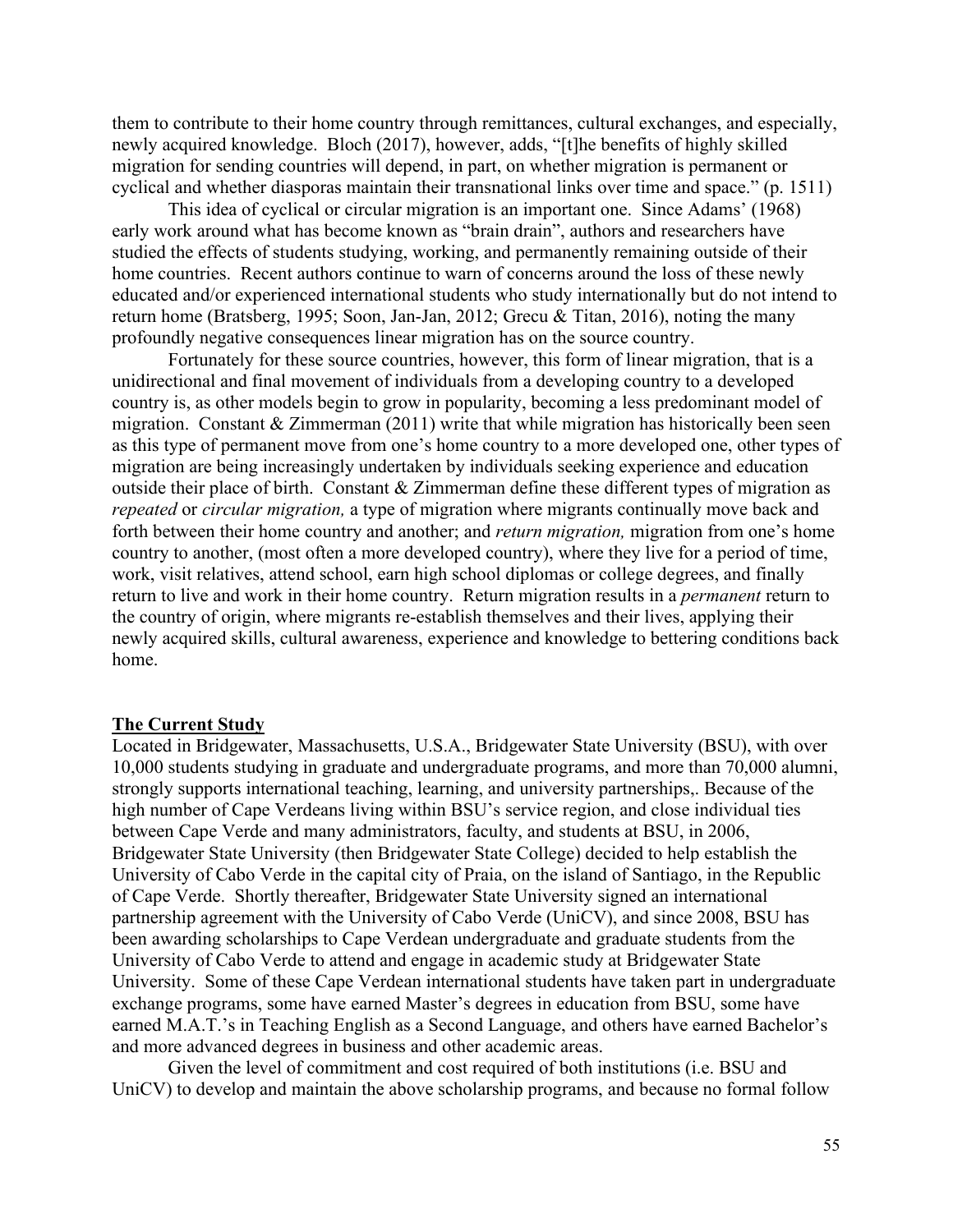up on these Cape Verdean international students has ever been conducted, a study examining the impact these scholarships may have had on the life and vocations of these alumni was undertaken. The overall goals of this study were to assess the success of these scholarship programs, to examine aspects of sustainability, and to recommend change or continuance of the current constructs, in order to advance a discussion on the quality, effectiveness, and impact of the current scholarship programs offered by Bridgewater State University to students from the University of Cabo Verde, including specific program strengths and suggestions for improvement.

#### **Rationale:**

Bridgewater State University records indicate that between 2008 and 2017, when the scholarship program was temporarily halted, 18 students from Cape Verde received scholarships for BSU's one-semester undergraduate exchange program and 34 received scholarships and graduated with Master's degrees from a variety of BSU graduate programs. While a very small fraction of these individuals have remained in the U.S. to continue their studies or seek permanent employment and/or residency, 92% of these scholarship recipients have returned permanently to Cape Verde and are pursuing a professional agenda in their home country.

No systematic follow-up studies on these scholarship recipients have been completed since their graduation from BSU and their return to Cape Verde, including documentation of the profession in which they're currently engaged; where in Cape Verde they're currently working; whether their experiences at BSU have improved their own individual or professional life-space; whether global engagement and academic learning at BSU has had a positive impact on their careers and/or their lives or the lives of other Cape Verdeans; and especially, whether these students have actualized what they learned at Bridgewater State University to impact economic, educational, or social conditions in Cape Verde

As noted, transnational educational protocols with the Republic of Cape Verde are intended to capacitate graduate and undergraduate students with the skills and knowledge required to transform the national context. Through such protocols with the University of Cabo Verde, Bridgewater State University has received and trained dozens of candidates in a wide variety of areas, ranging from computer science, to education, to public management. Through answers to the questions below, gleaned from the data obtained via returned surveys, focus group discussions, and visits with graduates in their professional roles, this study will contribute to a deeper understanding of the impact and effectiveness of BSU scholarship programs for individuals from Cape Verde. In doing so, answers to the research questions below will actively contribute to the betterment of the transnational protocols that exist between Bridgewater State University and the University of Cabo Verde.

Based upon the above, a review of the literature, and the information needed by the two universities, the following research questions were created:

1. When students from Cape Verde applied to one of the Bridgewater State University scholarship programs, what was their intent, to set up a professional career in the U.S. after graduation or to return to Cape Verde and establish a professional career back in their home country?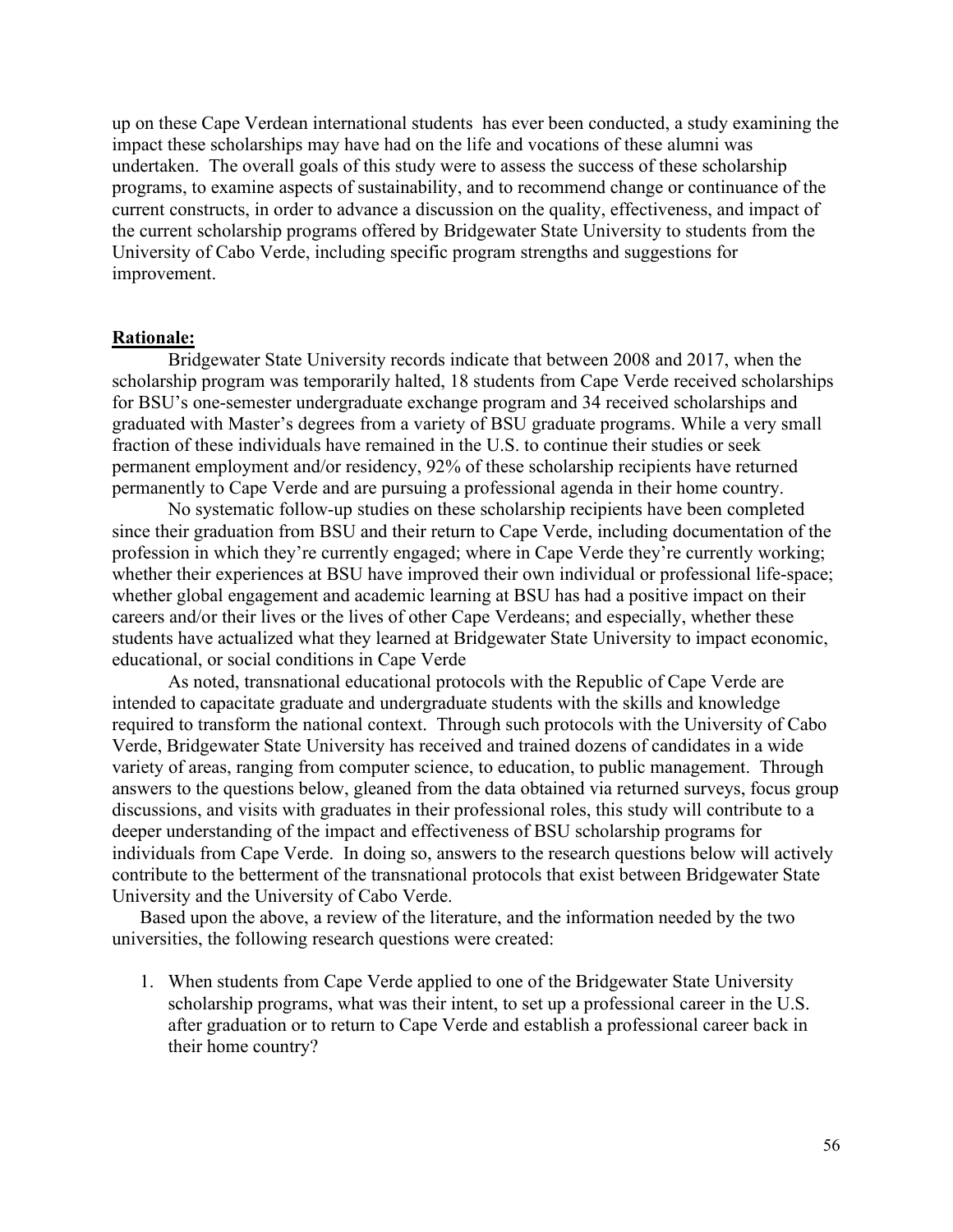- 2. Do students from Cape Verde who complete graduate and exchange programs at BSU feel the process for applying to one of these programs was easy, confusing, or extremely difficult?
- 3. Do students from Cape Verde who complete graduate and exchange programs at BSU feel the transition process from Cape Verde to the U.S. is easy, confusing, or extremely difficult?
- 4. To what extent have graduates and exchange program completers of the various Bridgewater State University programs found the education they received at BSU to be effective in producing new knowledge?
- 5. What specific skills or topics of knowledge learned during their program at BSU did graduates and exchange program completers find particularly helpful when they returned to Cape Verde?
- 6. What new opportunities have been generated for graduates and exchange program completers as a result of their participation in BSU's transnational educational protocols?
- 7. To what extent have graduates and exchange program completers been able to implement knowledge acquired during their BSU studies in their professional positions in Cape Verde?
- 8. What professional challenges were encountered by graduates and exchange program completers upon returning to Cape Verde?
- 9. How have graduates and exchange program completers been able to use their new knowledge, given the opportunities and/or constraints extant in Cape Verde?

### **Procedure**

In order to examine the above questions, a list of all students from the University of Cabo Verde who participated in any scholarship program at Bridgewater State University from 2008- 2017 (not just those who return-migrated), including their home addresses in Cape Verde and their current email addresses and/or CV cell phone numbers was obtained. These individuals were sent an email describing the study and its importance, along with an attached survey for them to fill out and return. In addition, volunteers were solicited to form a focus group, to meet face-to-face and help "flesh out" the responses to items on the survey. Six individuals from the graduate and undergraduate exchange programs volunteered to serve as focus group members.

Researchers then traveled to Cape Verde for one week to meet with the focus group and connect with, in their professional roles, as many of the scholarship recipients as possible, to ask pertinent questions around specific BSU program strengths and weaknesses, and to record (if any exist) their professional accomplishments after graduation.

For simplicity, subjects in the study have been identified only by their initials.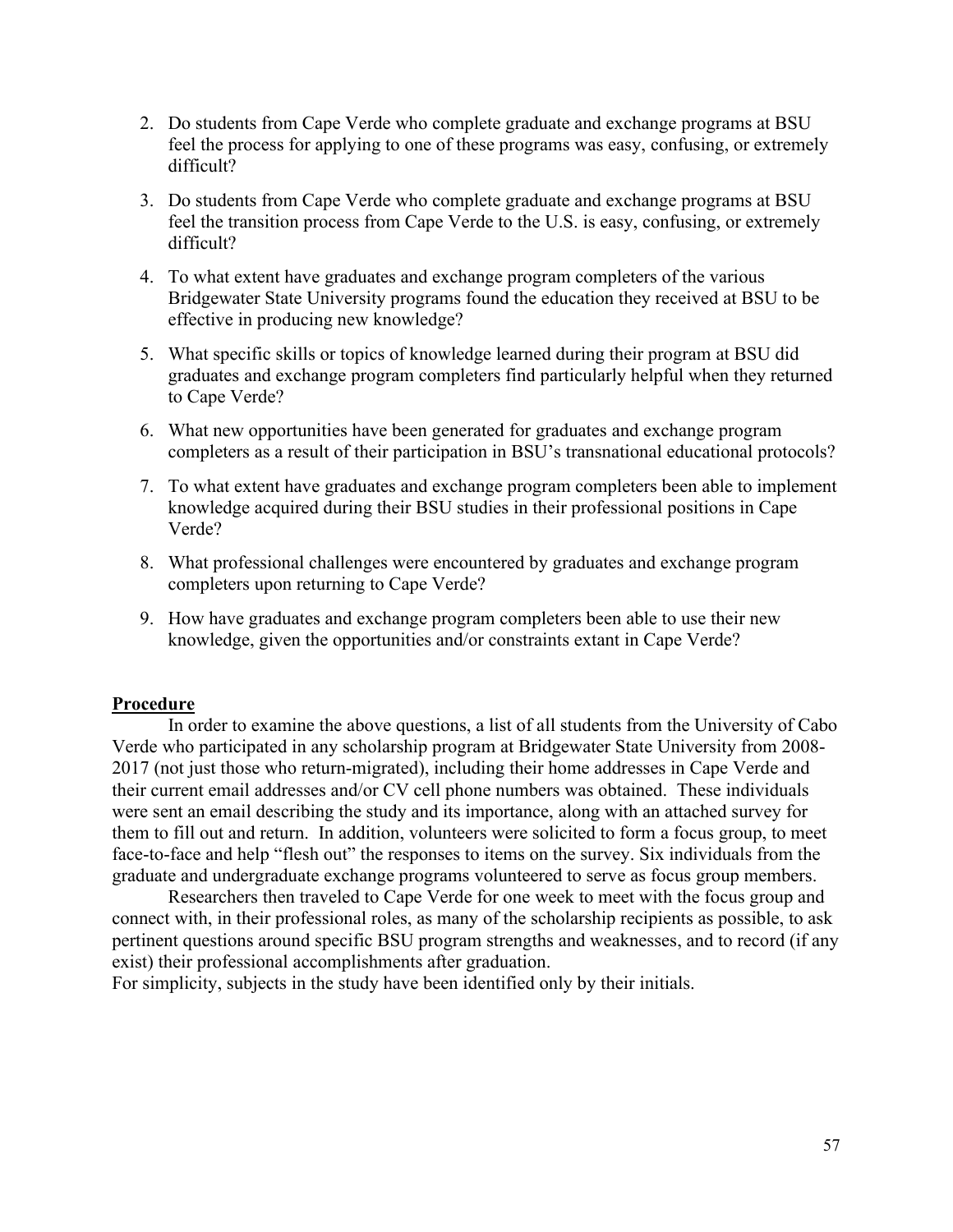## **Results**  Survey Questions and Responses (from a survey return rate of 27% (14/52)

## *When students from Cape Verde applied to one of the BSU scholarship programs, was their intent to set up a professional career in the U.S. after graduation or to return permanently to Cape Verde and establish a professional career back home?*

Survey findings indicate the vast majority (over 90%) of responding graduates and exchange program completers planned *from the beginning to return* to Cape Verde after the completion of their studies at Bridgewater State University and to establish a professional career back home.

*Do students from Cape Verde who complete graduate and exchange programs at BSU feel the process for applying to one of these programs was easy, confusing, or extremely difficult?*

The data here splits evenly between respondents, with 50% indicating the process was easy, due to the hands on assistance they received from BSU and/or UniCV, and the other 50% indicating that the process was confusing, because they received little or no substantive support and/or guidance from UniCV. Interestingly, the more recently the graduates and exchange program completers applied to the scholarship programs, the more likely they were to indicate little or no substantive support and/or guidance from UniCV. Graduates and exchange program completers most often mentioned the process for providing necessary documents to BSU as being the clearest part of applying to BSU's programs and the process for obtaining a visa as the most confusing.

# *Do students from Cape Verde who complete graduate and exchange programs at BSU feel the transition process from Cape Verde to the U.S. is easy, confusing, or extremely?*

Most respondents indicated that because of the support they received from Bridgewater State University, the transition process from Cape Verde to the U.S. went smoothly, mentioning specifically BSU's orientation process, the opportunity to connect and live with Cape Verdean classmates, and being met at the airport by BSU representatives as reasons. Approximately 30% of the respondents indicated the transition process was confusing, citing as the main reason, a lack of information from UniCV.

# *To what extent have graduates and exchange program completers of the various BSU programs found the education they received at BSU to be effective in producing new knowledge?*

All respondents (100%) indicated that their program of studies at BSU was positive, with graduates and exchange program completers indicating that the scholarship program expanded their global experiences and greatly improved their English language skills. Other positives noted by respondents included improving their skills as students, adding to their professional development, and helping them build more professional academic research abilities.

# *What specific skills or topics of knowledge learned during their program at BSU did graduates and exchange program completers find particularly helpful when they returned to Cape Verde?*

When responding to this question, graduates and exchange program completers understandably noted gained-knowledge that fell within the domains of their various programs. Those in teaching programs (which were the majority of students returning surveys) indicated new knowledge and skills acquired as: "new teaching approaches", "effective use of the library", "use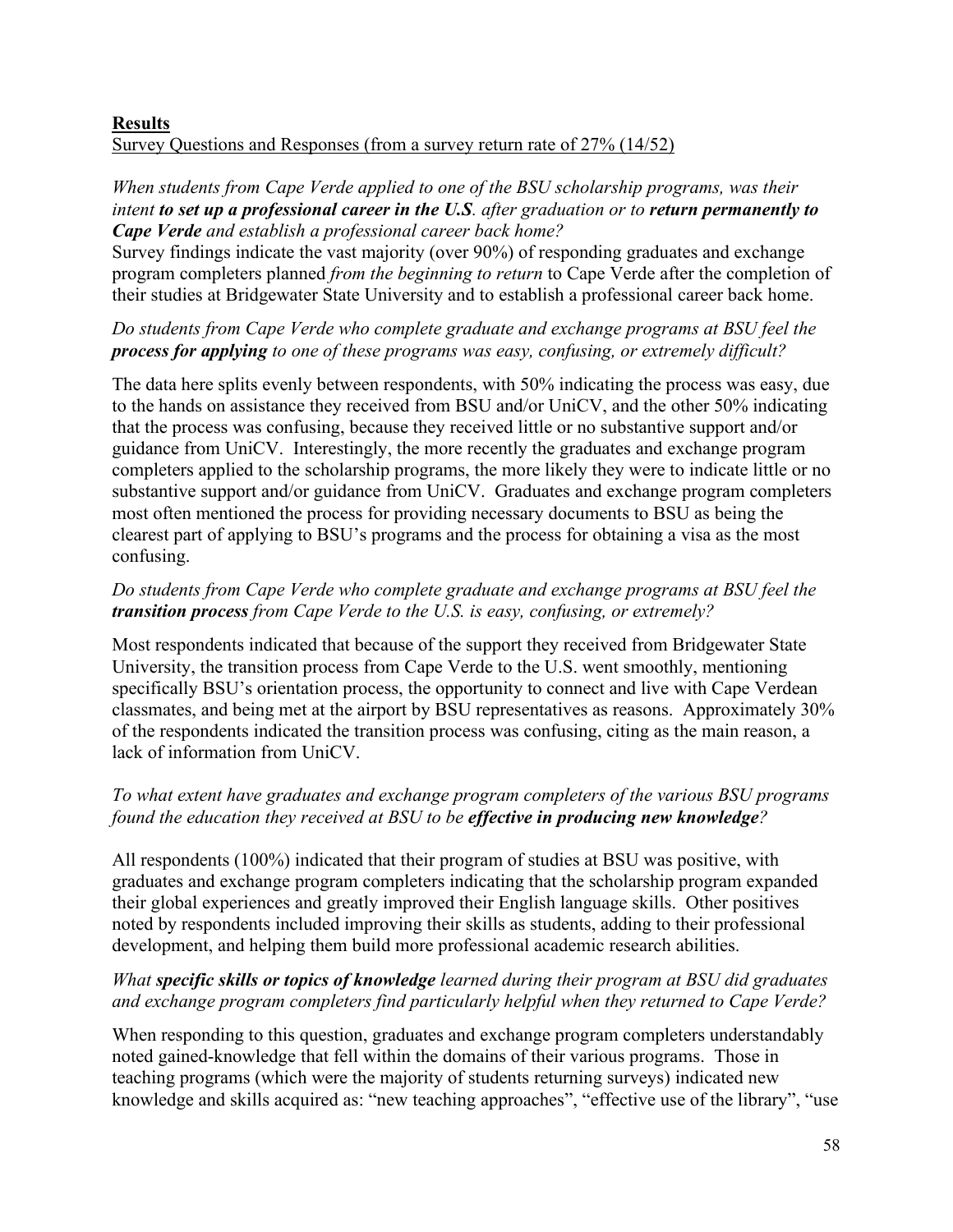of technology in the classroom", and "differentiated instruction". Those in other programs indicated such new knowledge and skills gained as "the importance of field study", "organizational behavior", and "human resource management". All respondents indicated newly gained knowledge and skills in "relating to different cultures" or "learning to adapt". Overwhelmingly and most interestingly, all respondents indicated the most helpful knowledge gained and skills learned in their programs were things like, "teamwork", "goal setting", "critical thinking", "open-mindedness", "confidence", and "leadership", all part of what educators refer to as *the hidden curriculum* (Wren, 1999), i.e. things that students ultimately learn from taking part in an educational process, but are not necessarily directly intended by program instructors.

## *What new opportunities have been generated by graduates and exchange program completers as a result of their participation in BSU's transnational educational protocols?*

Respondents indicate that since graduating or exiting as exchange students from BSU programs they have obtained various professional positions, including a Cape Verde military instruction officer, part time and full time professors at the University of Cabo Verde and Cape Verde's Institute of Pedagogy, translators, becoming the founder of a private English Language School, a director of the English Language Institute at the University of Cabo Verde, authors of a national English language textbook for  $5<sup>th</sup>$  graders, the director of marketing for Coca Cola, two city counselors, and others.

## *To what extent have graduates and exchange program completers been able to implement knowledge acquired during their BSU studies in their professional positions in Cape Verde?*

All but two graduates and exchange program completers noted that they have been able to implement knowledge acquired during their BSU studies in their professional positions in Cape Verde. Respondents noted that they used specific tools and skills to improve their job performance. They mentioned specifically that they've been able to introduce new programs in communication and education, new teaching methodologies in secondary and university classrooms, and grow as a professional, securing better jobs as a result of their studies at Bridgewater State University.

## *What professional challenges were encountered by graduates and exchange program completers upon returning to Cape Verde?*

Respondents noted that the challenges they faced when they returned to Cape Verde fell into two categories: a lack of resources to help implement the changes they wanted to introduce and the reluctance of managers, administrators and/or colleagues to accept change.

## *How have graduates and exchange program completers been able to utilize their new knowledge, given the opportunities and/or constraints extant in Cape Verde?*

As noted, graduates and exchange program completers responded that while change can sometimes be difficult, using what they learned at Bridgewater State University, combined with vision and professional persistence, growth, change, and positive movement forward can occur in Cape Verde.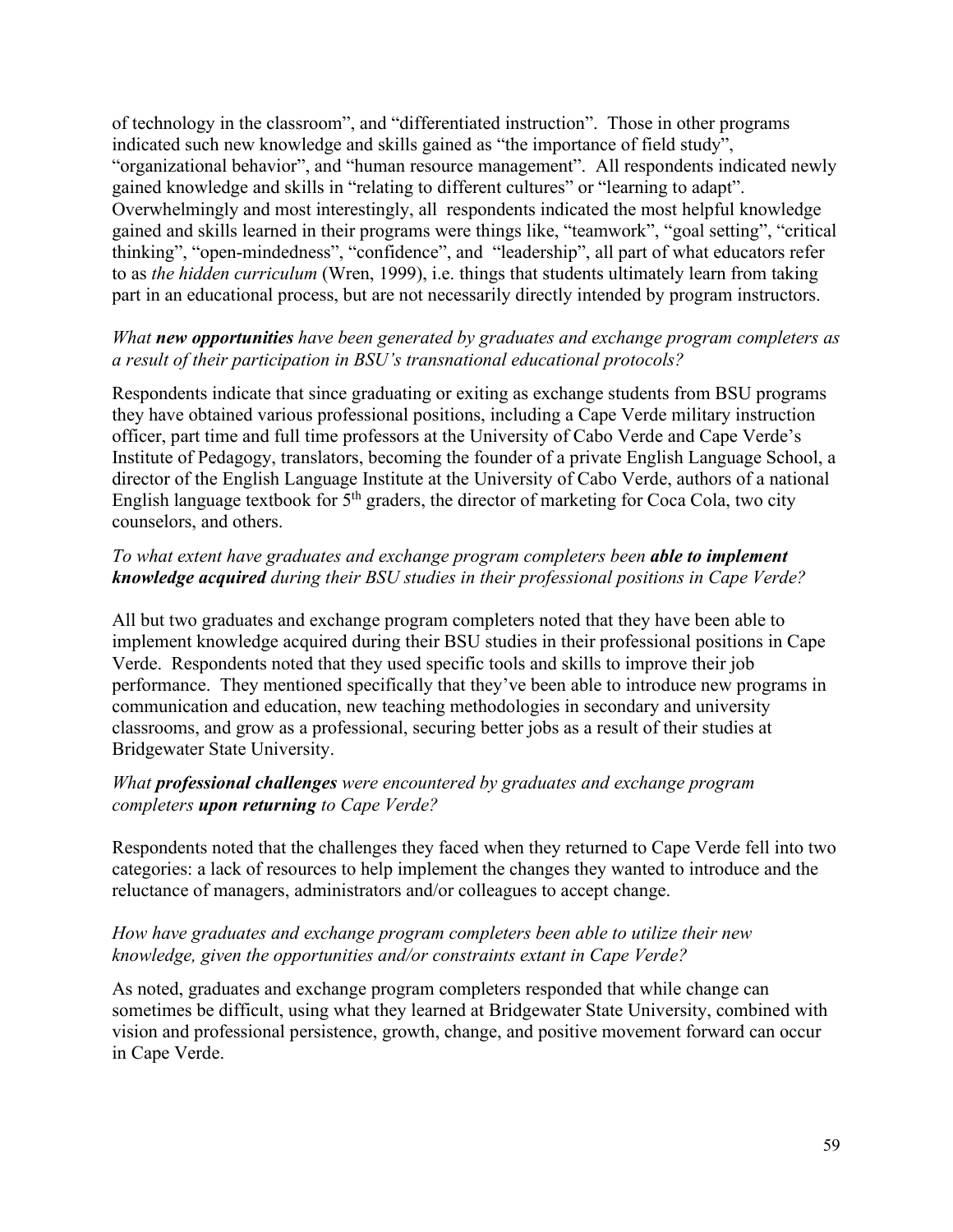#### **Professional-Role Visit and Interview Responses**

As a final component of the project, in order to flesh out information from the surveys, researchers met individually with graduates of BSU's Master's Degree scholarship programs for Cape Verdeans to discuss the above data, to discuss BSU/UniCV scholarship programs in greater detail, and to observe first-hand what these graduates have accomplished as professionals living and working in Cape Verde. While these individuals granted permission for their information to be revealed for this study, for the sake of simplicity, they will be identified as PB, LL, JV, RF, HM and ZV. A description of their professional roles at the time of the study and some individual comments from them are presented below.

PB: After graduating with a Master's Degree from BSU, PB returned to Cape Verde and taught English at Amilcar Cabral Secondary School in Assomada, Santiago, Cape Verde. From there, he became an English Language professor at the University of Cabo Verde, eventually helping to establish and being appointed director of UniCV's Dana Mohler-Faria English Language Institute. During the interview, PB indicated he owed his success in building a successful and important career to what he learned at Bridgewater State University. LL: After graduating from BSU and at the time of the study, LL was teaching in the English Language Department at the University of Cabo Verde. She has worked closely with the aforementioned Dana Mohler-Faria English Language Institute and indicated to interviewers that she has used what she learned in her Master's Degree program at BSU to improve her university teaching, including integrating the Dana Mohler-Faria English Language Institute into the courses she teaches at the University of Cabo Verde. In addition, LL joined with two other BSU graduates, HM and ZV, to write and publish a  $5<sup>th</sup>$  grade English Language textbook, commissioned by the Cape Verde Ministry of Education. LL also planned two 1-week workshops for CV teachers on Formative Assessment and Differentiated Instruction, two important topics she learned about during her studies at BSU. During her interview, LL noted that since graduating from BSU she is working "to change the teacher-centered approach (that is widely used in Cape Verde)." She told interviewers, "I want to get close to (my students) so I can understand how they work, how they think, their background… so I can make the material comprehensible and understandable to them."

JV: JV earned his Master's Degree at BSU, taught briefly at UniCV, and was appointed City Councilman for Youth and Culture in the region of Santa Cruz. As a Councilman, JV was charged with bringing new ideas and opportunities for youth to a region of 26 communities and approximately 30,000 people. JV noted that some of the best things he took from his education at BSU were what he called "transferable skills", i.e. skills like leadership, the importance of community, and the importance of developing activities for youth. He is most proud of his accomplishments in the area of youth housing and the development of a youth center that provides space where teenagers can go during their free time to use computers, to work on homework, to get job training and to find out about work opportunities. JV remarked during his interview, "I like getting my hands dirty… with the people, so as to make things happen. I believe that is the influence of Bridgewater. Making things happen, getting your hands dirty and working as a team."

RF: Similar to JV, after completing his Master's Degree in Education at Bridgewater State University, RF taught at the University of Cabo Verde and was afterwards appointed as City Councilor for Work, Infrastructure, and Transportation, in the region of Assomada. At the time of the interview, RF had been in that position for only 1.5 years and had already more than doubled the number of building projects completed and in progress. He credited BSU for giving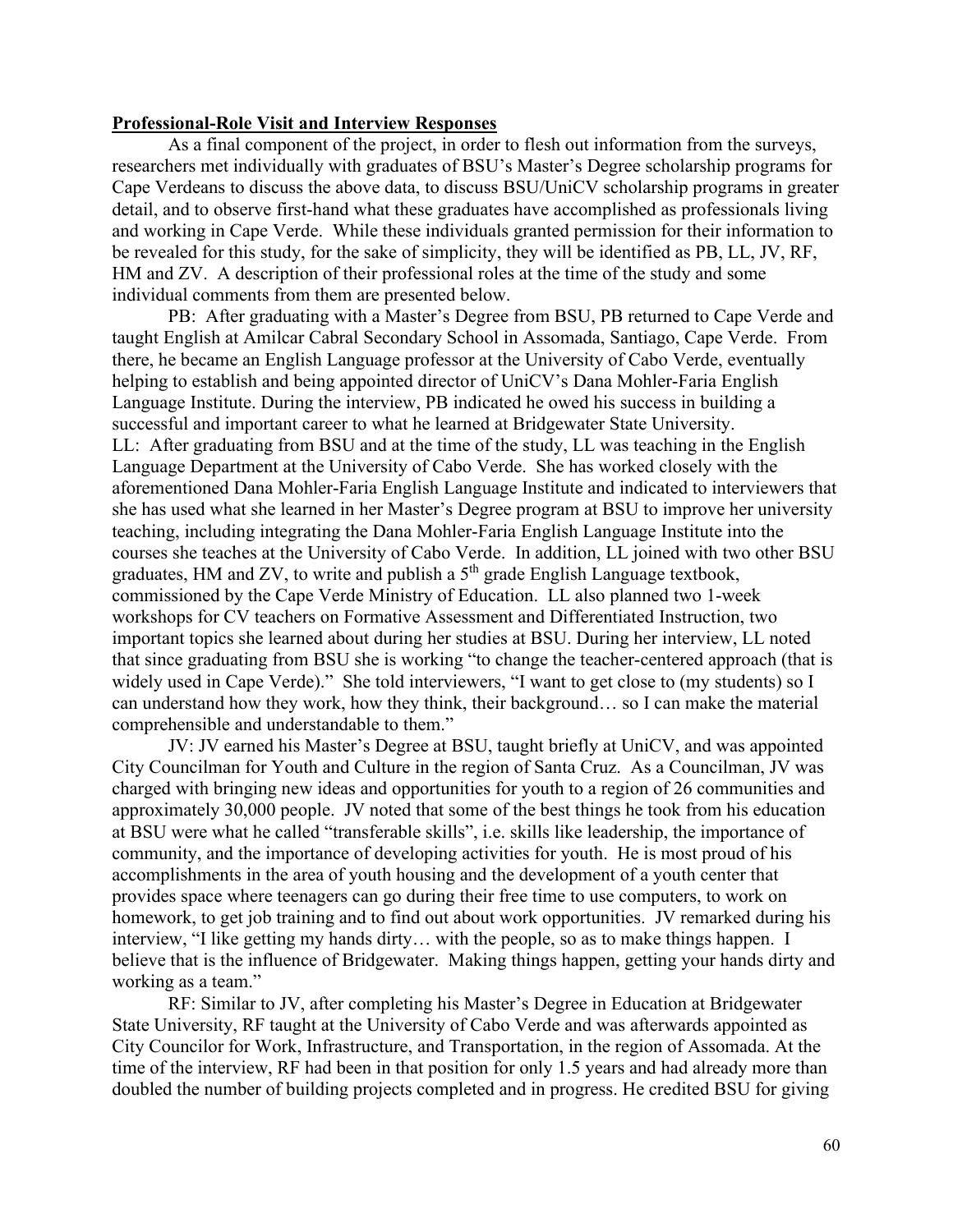him knowledge and skills in what he calls "Servant Leadership" and in an interview with researchers he mentioned how Bridgewater State University's motto "Not to be ministered unto, but to minister" has become the driving force behind his administration, in a government where, he said, "the opposite is often the case". He noted specifically how his entire Bridgewater experience instilled in him the importance of group decision making, active listening, and modeling, "all of which favor human relationships, group dynamics, and positive accomplishments." RF told interviewers, "I took the leadership skills I observed at Bridgewater and when I accepted this position, I used them as my foundation, favoring 'people work' over 'paperwork'."

ZV: Upon returning to Cape Verde, ZV was an English language translator and taught as a professor of English at the University of Cabo Verde. Later, she opened a private school whose mission is to teach English to the community. The school, the English Language Learning Institute of Cape Verde, addresses the English language learning needs of the entire community, including children, teenagers, and adults (website: ellcv.cv). As noted above, ZV joined with LL and HM to write and publish a 5<sup>th</sup> grade English Language textbook, commissioned by the Cape Verde Ministry of Education.

### **Specific Recommendations for Bridgewater State University and the University of Cabo Verde:**

The findings of this preliminary study show that Bridgewater State University's relationship with the University of Cabo Verde and BSU's offering of graduate degree and undergraduate exchange programs to students from UniCV is clearly building capacity, and the results indicate that these scholarship programs to Cape Verde students should continue, though some slight changes in policies, procedures, and intended outcomes might be considered.

One of the first suggestions proffered by graduates and exchange program participants is that the two universities, UniCV and BSU, show potential applicants the benefits of applying for these programs at BSU, *especially in terms of the impact* returning graduates of the programs have had on Cape Verde, its institutions, and it communities. They suggested that UniCV and BSU clarify the goals of the relationship, as well as the specific roles of each institution, roles for which they should somehow be held accountable.

The focus group requested that Bridgewater State University help the graduates and exchange program completers establish a Cape Verde chapter of the BSU Alumni Association. Focus group participants asked for help from BSU on this, specifically around the process by which alumni associations ought to be formed, how they should ultimately be structured, and the requirements for establishing an international alumni association. In addition, the focus group recommended that an increased variety of BSU programs be offered to incoming students from Cape Verde: in teaching, English language learning, business, finance, and other areas of specific importance to Cape Verde and its people.

Program graduates and completers suggested the University of Cabo Verde attempt to be more informative and involved in the scholarship program than they have in the past and that UniCV consider creating a knowledgeable and involved Liaison Office for students applying to study abroad, especially those studying at BSU. They recommended the University explain up front that while the potential for working at UniCV might exist for some after they complete their degrees at Bridgewater State University, graduates should not depend on that happening, and should prepare themselves to work in a professional capacity elsewhere. The focus group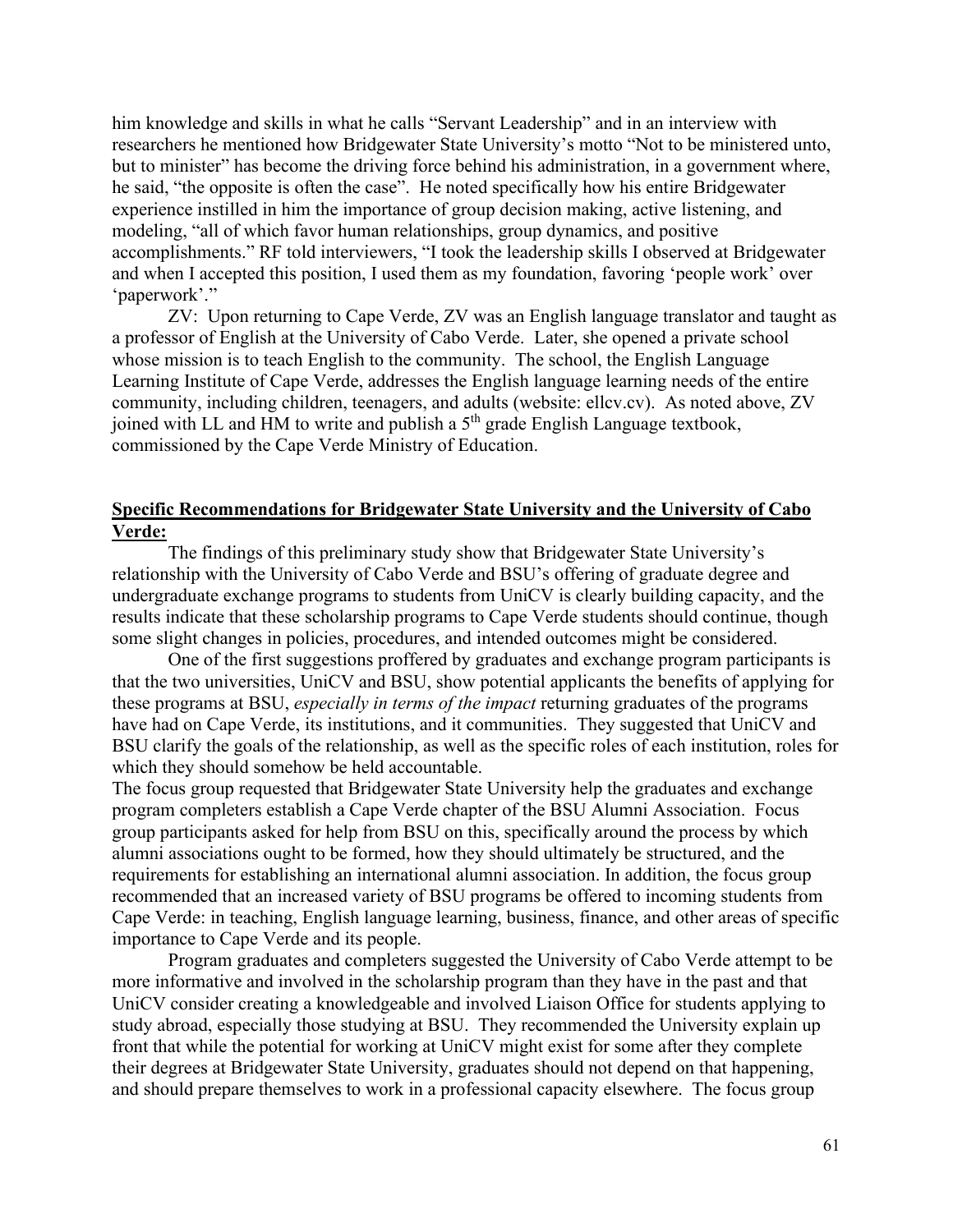suggested UniCV work to develop and provide to potential applicants a list of professional positions available in Cape Verde that are not in teaching or school administration, but exist in other vocational or professional domains. They also recommended that the University of Cabo Verde work to assist new graduates in obtaining these jobs.

#### **Conclusion**

As noted above, BSU has, since 2008, been awarding scholarships to Cape Verdean undergraduate and graduate students from the University of Cabo Verde to attend, engage in academic study, and graduate from Bridgewater State University. To date, 52 Cape Verdean men and women have received scholarships, attended semester abroad programs, and graduated with degrees from BSU. The results of the current study show these scholarship programs as being demonstrably successful, and support their continuance, with minor adjustments as described above.

In addition, two outstanding conclusions emerged from the research: specifically, the importance of the "hidden curriculum" (Semper and Blasco, 2018; Wren, 1999) and the strong desire of scholarship program completers to return to Cape Verde and build and implement a life-long professional agenda there, instead of in the U.S.

#### Hidden Curriculum

In their article on the implicit inclusion of the hidden curriculum in courses and other experiences in higher education, Semper and Blasco (2018) define hidden curriculum as "what is implicit and embedded in educational experiences in contrast with the formal statements about curricula and the surface features of educational interaction" (p.482). Beyond content, college students learn ways to get along socially, to interact with others, to think, to respond, to lead at times and to follow at others, to collaborate, to weigh ideas and to come to conclusions. These are most often unacknowledged, sometimes subliminal, and not directly taught. Scholarship and program completers surveyed and interviewed for this study repeatedly mentioned hidden curriculum constructs as some of the best "take-aways" from their time spent at Bridgewater State University.\

All subjects indicated newly gained abilities in "relating to different cultures" or "learning to adapt". Others noted from their time at BSU they internalized the importance of teamwork, goal setting, critical thinking, open-mindedness, confidence, and leadership. One participant told researchers, "Some of the things I took note of in the U.S. that I liked a lot… first there was the issue of punctuality… but also commitment to your work… and this is something that I learned and brought back with me." (JV)

#### Intent to Return to Cape Verde

While some publications note involvement between the United States and Cabo Verde going back to the 1600's, according to the United States Department of State (2019), the United States and Cabo Verde began to establish close connections with each other during the growth of the whaling industry in the 1700's. Whaling ships intersected with the islands of Cabo Verde in search of supplies and workers, and many Cape Verdeans left Cabo Verde in the employ of those ships, emigrating permanently to the U.S., and building lives and families there. This tradition of emigration has continued into the  $21<sup>st</sup>$  century, with Cape Verdeans concentrating primarily in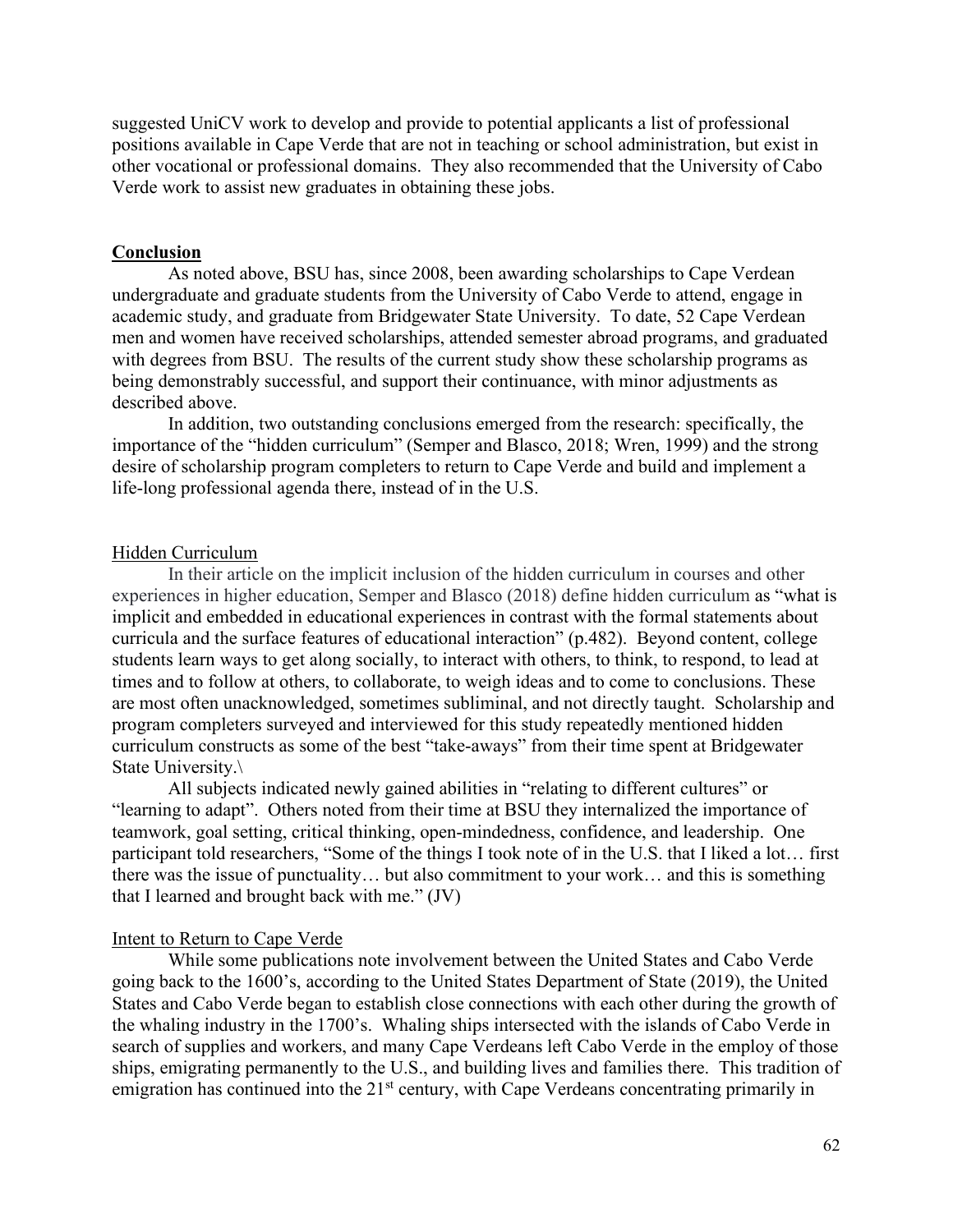the states of Massachusetts and Rhode Island, and resulting in a New England Cape Verdean diaspora that has been said to rival the Cape Verdean population on the islands themselves. (United States Department of State, 2019)

According to the Boston Planning and Development Agency (Bostonplans.org, 2017), 65,000 Cape Verdeans live within a 50-mile radius of Bridgewater State University, primarily in BSU's service region cities of Boston, Brockton, Taunton, and New Bedford. The centurieslong historical connection discussed above, along with this high concentration of country men and women within a short drive of each other, would seem to be a strong attractant for permanent migration, keeping newly educated and degreed Cape Verdeans within the boundaries of Massachusetts. Writing about transnational migration, Levitt & de la Dehesa (2003) explain reasons for this, noting in the final analysis that "Heightened globalization enables some and pushes other migrants into maintaining strong ties to their countries of origin even as they are incorporated into the countries that receive them" (p. 3). The literature demonstrates that Cape Verdeans and Cape Verdean Americans in the BSU service region hold powerful bonds with both the U.S. and Cape Verde, held together by history, tradition, food, music, language, and more, making one finding of this study, i.e. that 92% of the responding graduates and exchange program completers planned *from the beginning* to *return* to Cape Verde after the completion of their studies at Bridgewater State University and to establish a professional career *back home* as particularly important.

Bratsberg (1995) describes the migration model of Borjas (1987, 1992) which predicts that those migrants most likely to stay in a host country will be determined by the value placed on learned skills in the source country as compared to that in the host. If the source country values skills at an even greater level than the host country, international students are more likely to return home. Bratsberg's (1995) own study found that differences in economic and political conditions in source countries explains why international students may be more likely to return to their home country, that is, if it values highly their investments in education. Subjects in this current study indicated they felt that their achievements would be greatly valued in Cape Verde.

Judite Nascimento, then Reitor at the University of Cabo Verde told researchers, "(One BSU graduate) at this moment is developing a program with African partners, all because he has these skills which he acquired there at BSU and has brought back to Cape Verde. (Another), who was one of the students who attended BSU, she developed an interesting program, that was originally a radio program, called UNICV KIDS. She brings children from various entities, including agencies that care for at-risk youth, and during the summer, she develops a summer program for children. (What she learned at BSU) has had a *significant* impact."

When asked why, after receiving a Master's Degree at Bridgewater State University as an international student, he returned home to Cape Verde to begin his professional life, Jacquelino V., who we met at the beginning of this article, replied, "A lot of people have asked me, 'Why didn't you stay in the United States?' I said, 'I want to make a difference. I can make a difference here (at home). In the United States I would be just one more person. Here in Cabo Verde, especially in my community… I will make a *lot* of difference'."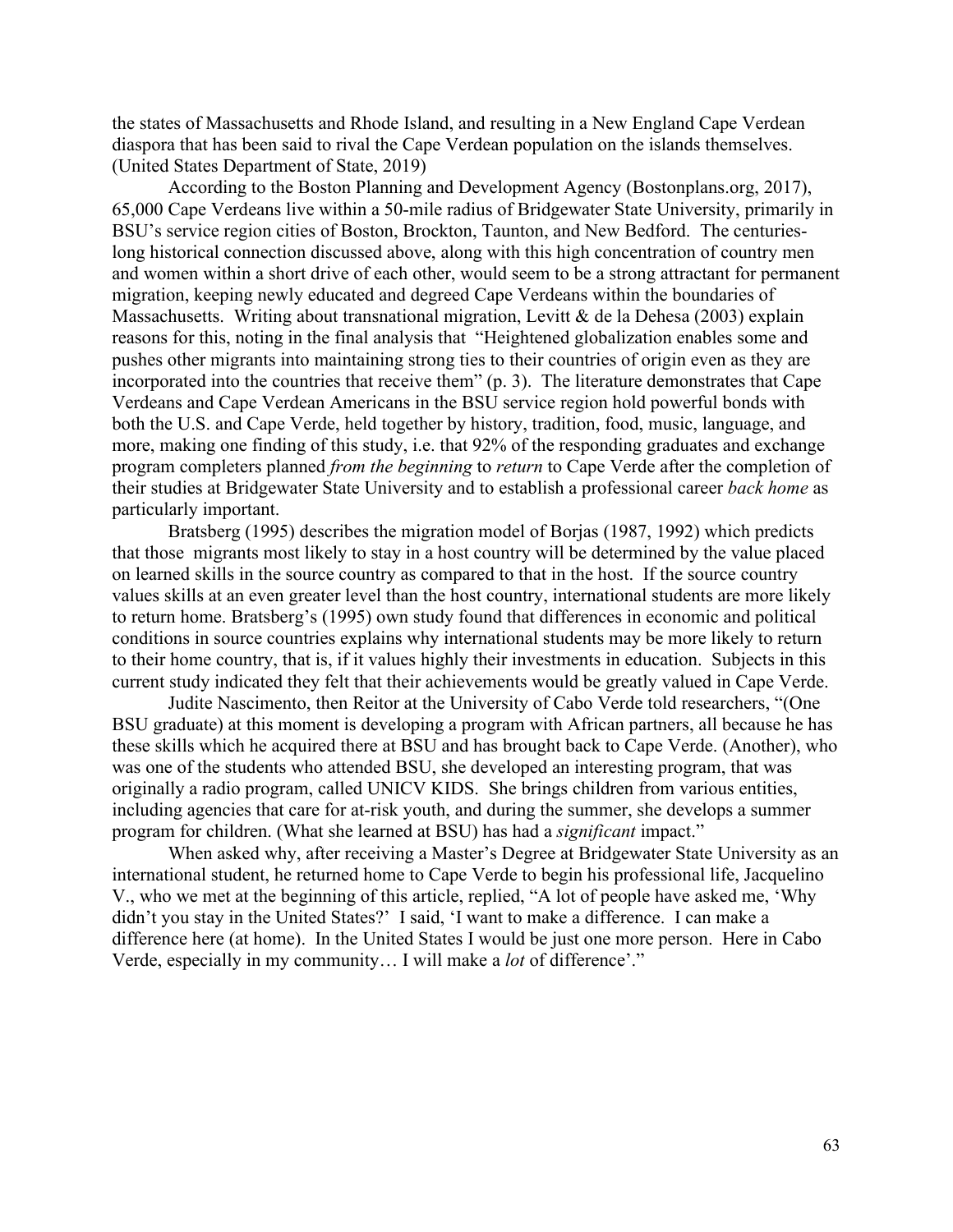## **List of Works Cited**

Adams, W. (1968) *The Brain Drain*, New York: MacMillan.

- Bloch, A. (2017) "Transnationalism and the state: recurring themes and new directions". *Ethnic and Racial Studies*, 40(9), pp. 1508-1519.
- Borjas, G.J. (1987) "Self-selection and the earnings of immigrants". *American Economic Review*, 77, pp 531-553.
- Borjas, G.J. (1992) "Immigration and self-selection" In *Immigration, Trade and the Labor Market,* (Edited by Freeman, R.B. and Abowd, J.M.) Chicago: University of Chicago Press, pp 29-76.
- Boston Planning and Development Agency. (2017). Cape Verdeans: Boston, Brockton, New Bedford. Retrieved November 14, 2020, from [http://www.bostonplans.org/getattachment/23cf40fc-3079-4554-aff2-](http://www.bostonplans.org/getattachment/23cf40fc-3079-4554-aff2-271d0ae2e1b%23:%7E:text=The%2065%2C000%20Cape%20Verdeans%20in,%2C%20Taunton%2C%20and%252) [271d0ae2e1b#:~:text=The%2065%2C000%20Cape%20Verdeans%20in,%2C%20Taunto](http://www.bostonplans.org/getattachment/23cf40fc-3079-4554-aff2-271d0ae2e1b%23:%7E:text=The%2065%2C000%20Cape%20Verdeans%20in,%2C%20Taunton%2C%20and%252) [n%2C%20and%2](http://www.bostonplans.org/getattachment/23cf40fc-3079-4554-aff2-271d0ae2e1b%23:%7E:text=The%2065%2C000%20Cape%20Verdeans%20in,%2C%20Taunton%2C%20and%252)
- Bratsberg, B. (1995) "The incidence of non-return among foreign students in the United States". *Economics of Education Review*, 14(4): pp. 373-84.
- Constant, A.F. and Zimmerman, K.F. (2011) "Circular and repeat migration: counts of exits and years away from the host country". *Population Research and Policy Review*, 30, pp 495- 515.
- Dumont, J. C., (2006) 'Immigrants from Arab countries to the OECD: From the past to the future'. *Proceedings from the United Nations Expert Group Meeting on Migration and International Development in the Arab Region*, cited in Gribble, C., 2008, 'Policy options for managing international student migration: the sending country's perspective' , *Journal of Higher Education Policy and Management*, 30(1): pp. 25-39
- Grecu, M. and Titan, E. (2016) "Brain drain brain gain, evidence from the European Union", *Journal of Applied Quantitative Methods*. 11(3): pp. 61-69.
- Gribble, C. (2008) "Policy options for managing international student migration: The sending country's perspective". *Journal of Higher Education Policy and Management*, 30(1): pp. 25-39.
- Levitt, P. and de la Dehesa, R. (2003) "Transnational migration and the redefinition of the state: Variations and explanations." *Ethnic and Racial Studies,* 26 (4): pp. 587–611.
- Oosterbeek, H. and Webbink, D. (2009) "Does studying abroad induce a brain drain?", *Economica,* 78(310): pp. 347-66.
- Portes, A. (2009) "Migration and Development: Reconciling Opposite Views." *Ethnic and Racial Studies,* 32 (1): pp. 5–22.
- Sato, T. and Hodge S.R. (2015) "Academic and social experiences of exchange students from Japan attending an American university", *College Student Journal*, 49(1): p78-92.
- Semper, J.V.O. and Blasco, M. (2018) "Revealing the hidden curriculum in higher education." *Studies in Philosophy and Education*, 37: pp. 481–498.
- Soon, Jan-Jan (2012) "Home is where the heart is? Factors determining international students' destination country upon completion of studies abroad." *Journal of Ethnic and Migration Studies*, 38(1): pp. 147-162.
- United States Department of State. (February 19, 2010). U.S. Relations with Cabo Verde: Bilateral Fact Sheet, Bureau of African Affairs, Retrieved November 14, 2020 from <https://www.state.gov/u-s-relations-with-cabo-verde>